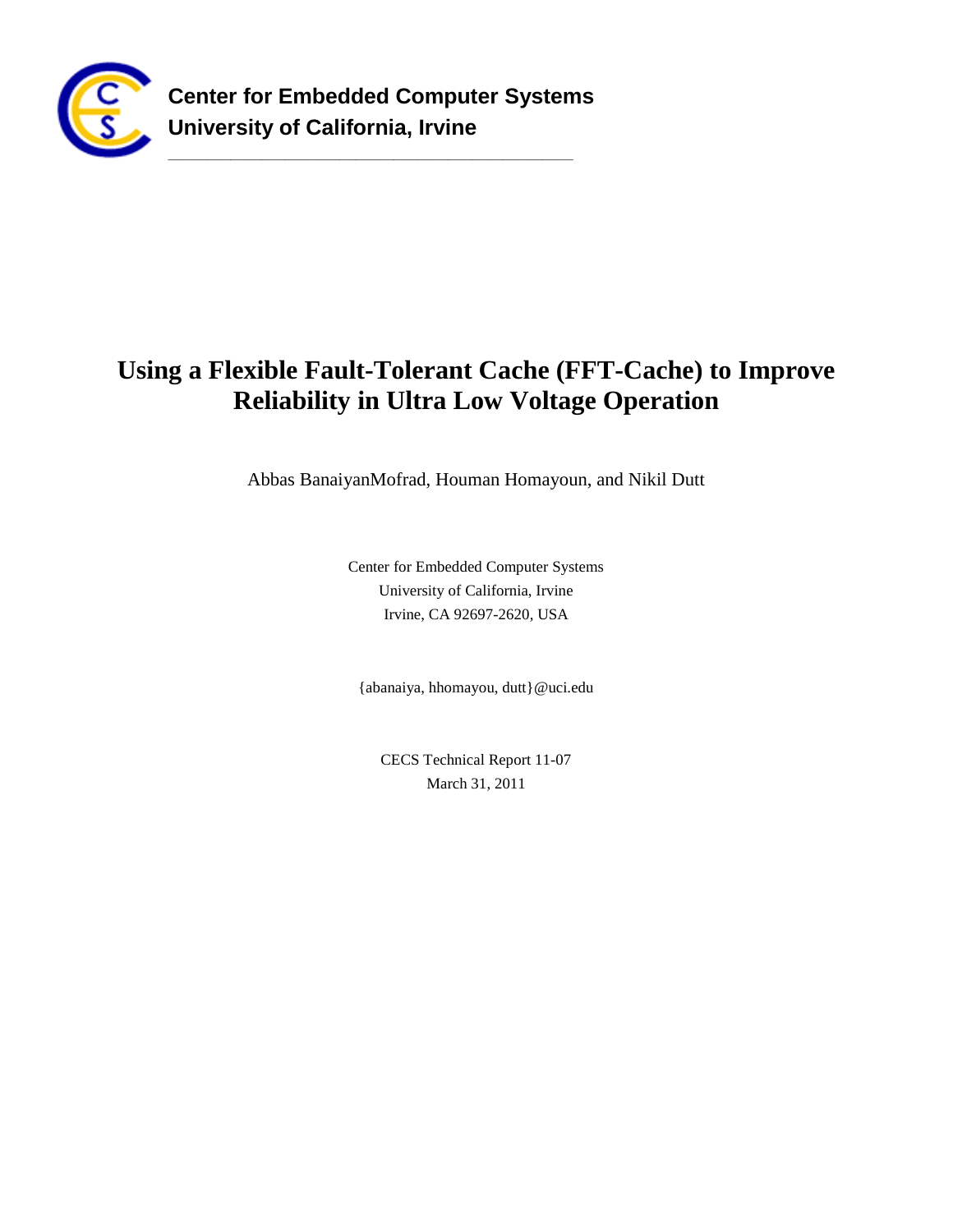# **Using a Flexible Fault-Tolerant Cache (FFT-Cache) to Improve Reliability in Ultra Low Voltage Operation**

Abbas BanaiyanMofrad, Houman Homayoun, and Nikil Dutt Technical Report CECS11-07 Center for Embedded Computer Systems, University of California, Irvine Email: {abanaiya, hhomayou, dutt}@uci.edu

# **ABSTRACT**

Caches are known to consume a large part of total microprocessor power. Traditionally, voltage scaling has been used to reduce both dynamic and leakage power in caches. However, aggressive voltage reduction causes process-variation-induced failures in cache SRAM arrays, which compromise cache reliability. In this paper, we propose Flexible Fault-Tolerant Cache (FFT-Cache) that uses a flexible defect map to configure its architecture to achieve significant reduction in energy consumption through aggressive voltage scaling, while maintaining high error reliability. FFT-Cache uses a portion of faulty cache blocks as redundancy – using block-level or line-level replication within or between sets –to tolerate other faulty caches lines and blocks. Our configuration algorithm categorizes the cache lines based on degree of conflict of their blocks to reduce the granularity of redundancy replacement. FFT-Cache thereby sacrifices a minimal number of cache lines to avoid impacting performance while tolerating the maximum amount of defects. Our experimental results on SPEC2K benchmarks demonstrate that the operational voltage is reduced down to 375mV, which achieves up to 80% reduction in dynamic power and up to 48% reduction in leakage power with small performance impact and area overhead.

## **Categories and Subject Descriptors**

B.3.2 [**Design Styles**]: Cache memories

B.3.4 [**Reliability, Testing, and Fault-Tolerance**]: Errorchecking, Redundant design

## **General Terms**

Algorithms, Design, Reliability

#### **Keywords**

Low power cache, Fault-tolerant cache, Flexible fault remapping

# **1. INTRODUCTION**

Caches are already known to consume a large portion (about 30-70%) of total processor power [\[3\]\[4\]](#page-10-0) and on-chip cache size will continue to grow due to device scaling coupled with performance requirements. Therefore, it becomes critical to manage the power and reliability of the caches in order to reduce total power consumption while maintaining the reliability of the entire processor system.

Traditionally, voltage scaling has been used to reduce the dynamic and the leakage power consumption of the cache. However, aggressive voltage scaling causes process-variation-induced failures in the SRAM cells. An SRAM cell can fail due to an access time failure, a destructive read failure or a write failur[e\[1\]\[2\].](#page-10-1) Figure 1 represents the failure rate of an SRAM cell based on the operational voltage in a 90nm technology [\[14\]\[](#page-10-2)32]. To save power while achieving an acceptable manufacturing yield

of 99.9% for 64KB L1 and 2MB L2 caches, a minimal operational voltage must be selected. From Figure 1 we can see that the probability of failure for each memory array must be kept at less than 1 out of 1000 to get this yield. Based on this assumption, we estimate the minimum operational voltage for L1 as 620 mV and for L2 660 mV, and we are not able to further reduce the operational voltage without incurring cell failures.



Figure 1.Probability of SRAM cell failure vs.V<sub>dd</sub>

Since applications may not be tolerant to even a single bit error, typically caches must be operated at a high Vdd to ensure a very low probability of failure, leading to high energy consumption. However, by exploiting mechanisms that allow a cache to become inherently resilient to a large number of cell failures, we can operate the cache at a lower Vdd and thus gain significant energy savings. This paper presents FFT-Cache, an approach that aims to: 1) design a very low power, fault-tolerant cache architecture that can detect and replicate memory faults arising from operation in the near-threshold region; 2) minimize non-functional or redundant memory area to lessen impact on cache capacity; and 3) tolerate cache faults as much as possible.

As can be seen in Figure 1, the failure rate of an SRAM cell increases exponentially when lowering Vdd; consequently for near threshold voltages the number of faulty cells is very high resulting in almost all of the cache lines and blocks becoming faulty. This poses a difficult challenge for the protection of caches while working in the near-threshold voltage regime. To illustrate this concept in L1/L2 caches, Figure 2 represents the number of caches lines in different categories for a 64KB 4-way set associative L1 and a 2MB 8-way set associative L2 cache for different Vdd values. In this figure we categorize the cache lines to five groups: *No-Faulty* include cache lines with no faulty block; *Min-Faulty* include cache lines with the number of faulty blocks below a threshold; *No-Conflict* include cache lines that have multiple faulty block but without conflict (two blocks have a conflict if they have faulty subblocks in the same position. A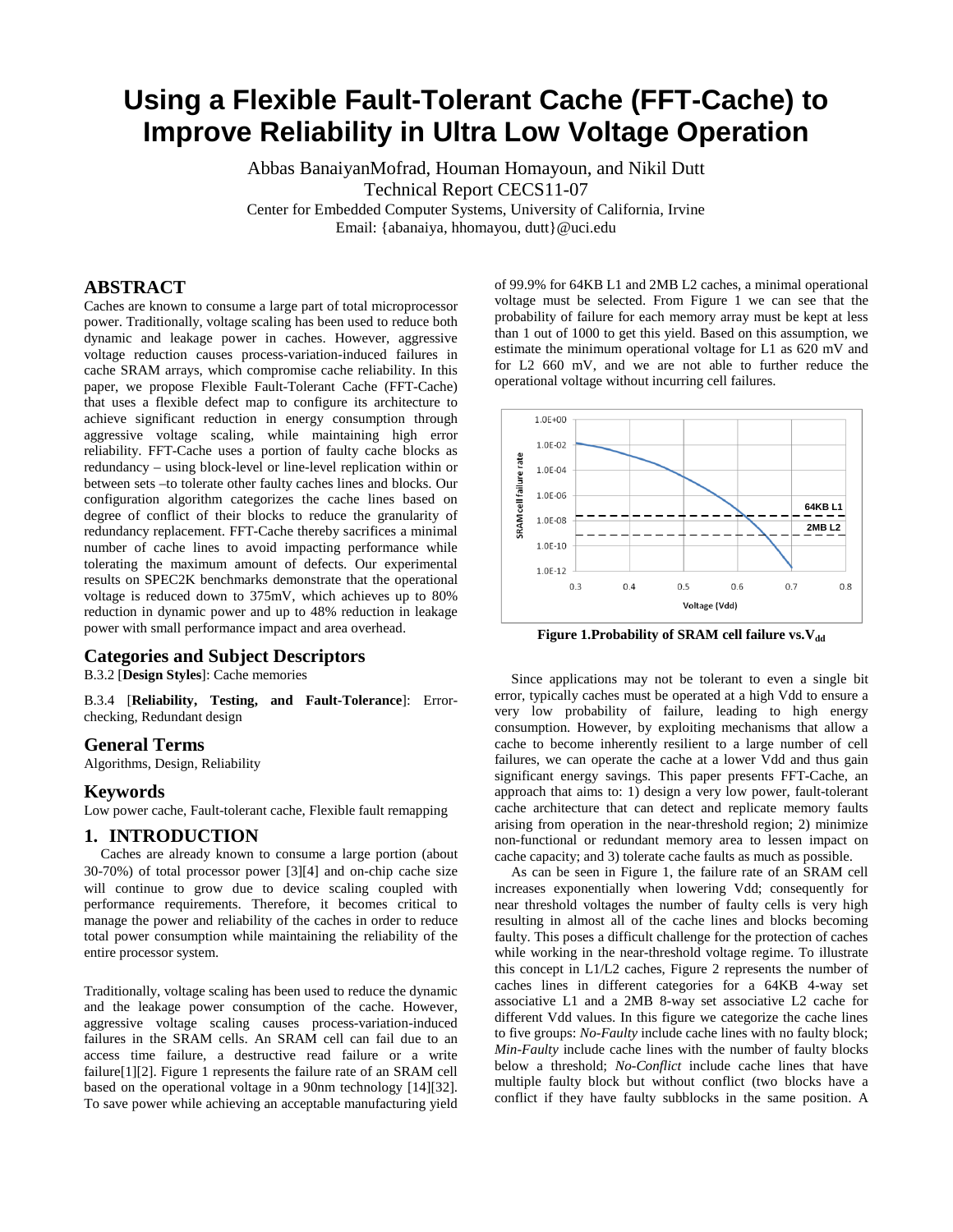subblock is faulty if it has at least one faulty bit); *Low-Conflict* include cache lines with multiple faulty blocks for which their number of conflicts is less than the MGB parameter; and *High-Conflict* include cache lines with multiple faulty blocks and the number of conflicts between blocks is more than the MGB parameter. Figure 2 shows that by increasing the probability of bit failure, the amount of conflicts between blocks in each cache line will be increased. For example for L1 cache, with Vdd values greater than 0.4V there is no line in the *High-Conflict* group, but by decreasing the voltage below 0.4V the amount of *High-Conflict* lines increases exponentially. Therefore, for caches that operate below 0.4V it is essential to deal with lines in the *High-Conflict* group. To the best of our knowledge most of the previous cache protection techniques only consider conflicts between two or more cache lines and almost none of them deal with conflicts inside of the cache line[s \[18\]\[19\]](#page-10-3)[\[31\]\[32\].](#page-11-0) 



(a) A 64KB 4-way set associative L1 cache with 64B block size and 8b subblock size



(b) A 2MB 8-way set associative L1 cache with 64B block size and 16b subblock size

## **Figure 2. Number of cache lines in different categories while varying the supply voltage.**

In this work, we propose Flexible Fault-Tolerant Cache (FFT-Cache), a cache architecture that uses a flexible defect map to efficiently tolerate the large number of faults when operating in the near threshold region. FFT-Cache uses a novel flexible defect map to replicate faulty data blocks in both the same set and different cache sets. It divides each cache block into multiple subblocks. FFT-Cache uses a portion of faulty cache blocks as redundancy to tolerate other faulty caches lines and blocks. This can be accomplished by using either block-level or line-level

replication in the same set or between two or more sets. Our configuration algorithm categorizes the cache lines based on degree of conflict between their blocks to reduce the granularity of redundancy replacement. Using this approach, FFT-Cache first attempts to replicate faulty blocks in the same set, Otherwise it attempts to use faulty blocks to replicate other faulty lines. If not, it attempts to disable the fewest number cache lines for tolerating faulty blocks/lines. While significantly increasing fault-tolerance, our FFT-Cache approach when operated in low-power mode incurs a small 5% performance degradation and a small 13% area overhead.

The main contributions of our FFT-Cache approach are that we: 1) deploy a new flexible defect map to replicate faulty data blocks in both same set and different cache sets; 2) use a portion of faulty cache lines (global blocks) to store Target data for other faulty blocks or lines; 3) categorize the cache lines based on degree of conflict of their blocks to reduce the granularity of redundancy replacement; and 4)use a simple and efficient algorithm to initiate and update the flexible defect map to optimize the proposed fault-tolerant architecture with minimum non-functional cache area.

The rest of this paper is organized as follows: Section 2 reviews related work and distinguishes our proposed approach. Section 3 introduces the proposed FFT-Cache architecture. Section 4 evaluates the architecture and presents experimental results. Section 5 concludes the paper.

### **2. RELATED WORK**

In the literature, several fault-tolerant techniques have been proposed to improve the cache yield and/or lower the minimum achievable voltage scaling bound. A number of these works use circuit-level techniques to improve the reliability of each SRAM cell. Besides the familiar 6T SRAM cell, several other designs, including 8T SRAM cell [\[8\],](#page-10-4) 10T SRAM cell [\[13\],](#page-10-5) and 11T SRAM cell [\[11\]](#page-10-6) have been proposed. All of these SRAM cells improve read stability, though the stability of the inverter pair remains unchanged. Most of these cells have a large area overhead which poses a significant limitation for performance and power consumption of caches. Kulkarni et al. [\[12\]p](#page-10-7)roposed a Schmidt trigger based 10T SRAM cell with inherent tolerance towards process variation using a feedback-based mechanism. However, this SRAM cell requires a 100% increase in area and about 42% increase in access time for low voltage operation.

At the system level, a wide range of Error Detection Code (EDC) and Error Correcting codes (ECC) have been used. ECC is proven as an effective mechanism for handling soft errors. However, in a high-failure rate situation, most coding schemes are not practical because of the strict bound on the number of tolerable faults in each protected data chunk. In addition, using ECC codes incurs a high overhead in terms of storage for the correction code, large latency, slow and complex decodin[g\[16\].](#page-10-8) A recent work uses configurable part of the cache for storing multiple ECC check bits for different segments of cache line using an elaborate Orthogonal Latin Square Code ECC [\[21\]](#page-11-1) to enable dynamic error correction. This requires up to 8 levels of XOR gates for decoding, resulting in significant increase in cache critical path delay.

Several architectural techniques have also been proposed to improve reliability of on-chip cache by using either redundancy or cache resizing. Earlier works on fault-tolerant cache design use various cache down-sizing techniques by disabling a faulty line or block of cache. Ozdemiret al. proposed Yield-Aware cache [\[15\]i](#page-10-9)n which they developed multiple techniques that turn off either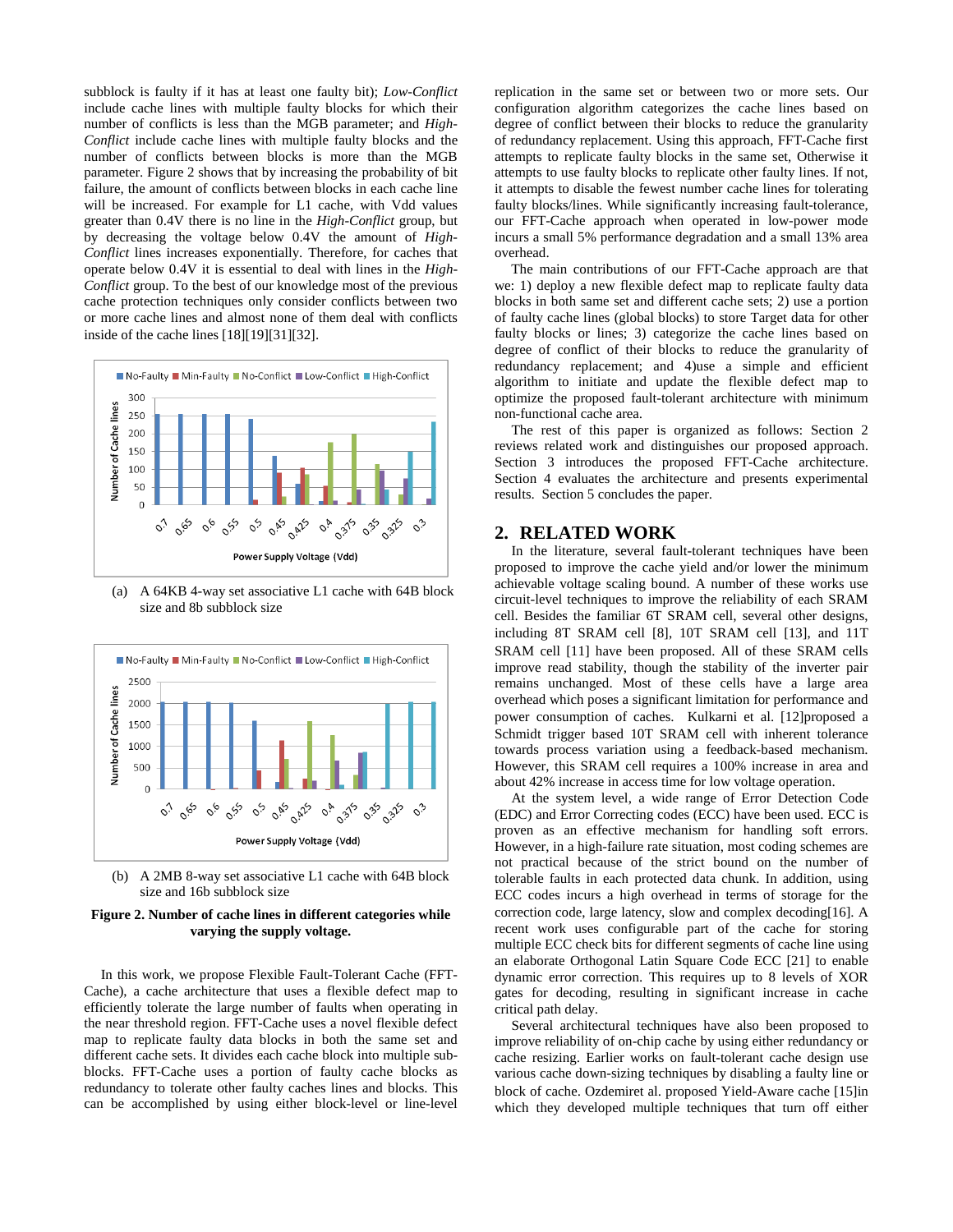cache ways or horizontal regions of the cache which cause delay violation and/or have excessive leakage. Agarwal et al. [\[1\]p](#page-10-1)roposed a fault tolerant cache architecture in which the column multiplexers are programmed to select a non-faulty block in the same row, if the accessed block is faulty. A similar work is PADed caches [\[17\]](#page-10-10) that use programmable address decoders which are programmed to select non-faulty blocks as replacements of faulty blocks. Sasan et al. [\[19\]\[20\]](#page-10-11) proposed a number of cache architectures in which the error-prone part of the cache is fixed using either a separate redundancy cache or parts of the same cache. RDC-cache[19] replicates a faulty word by another clean word in the last way of next cache bank.

In [\[18\]t](#page-10-3)wo schemes called Word-disable (WDIS) and Bit-fix (BFIX) have been proposed. The WDIS scheme combines two consecutive cache blocks into a single cache block, thereby reducing the capacity by 50%, whereas the BFIX scheme sacrifices a (functional) cache block to repair defects in three other cache blocks, thereby reducing the capacity by 25%.

The buddy cache [\[28\]p](#page-11-2)airs up two non-functional blocks in a cache line to yield one functional block. A similar idea was proposed independently in [\[29\].](#page-11-3) The salvage cache improves on this technique by using a single non functional block to repair several others in the same line [30]. However, all of these methods are not efficient in the near-threshold region with high fault probabilities.

ZerehCache introduces an interconnection network between the row decoder and data array which requires significant layout modifications [31]. In this scheme, an external spare cache is used to provide redundancy; thus, applying the interconnection network allows a limited redundancy borrowing across the statically specified, fixed-size groups. However, its interconnection network has a noticeable area overhead and power consumption cost.

MC<sup>2</sup> maintains multiple copies of each data item, exploiting the fact that many embedded applications have unused cache space resulting from small working set sizes[22]. On every cache access,  $MC^2$  detects and corrects errors using these multiple copies. ThusM $C^2$  – while particularly useful for embedded applications with small working sets–may result in high area and performance overhead for other applications, particularly in the presence of high fault rates.

Ansari et al. [\[32\]](#page-11-4) propose a fault-tolerant cache which intertwines a set of  $n + 1$  partially functional cache lines together to give the appearance of n functional lines. They partition the set of all cache word-lines into large groups, where one word-line (the sacrificial line) from each group is set aside to serve as the redundant wordline for the other word-lines in the same group.

FFT-Cache differs from previous approaches in that it minimizes the number of nonfunctional and target lines by using target blocks inside of functional lines to keep the replication data, resulting in lower area and power overhead.

## **3. PROPOSED ARCHITECTURE**

In this section, we first describe the proposed FFT-Cache architecture that uses a Flexible Defect Map (FDM) to efficiently tolerate SRAM failures. Next, we present the cache configuration that includes FDM generation and configuration stages to configure the architecture for fault-tolerant data access.

## **3.1 FFT-Cache Organization**

Let's first describe the baseline cache organization. Our cache architecture has two banks of data. The two banks can be accessed concurrently and they include multiple cache lines, with each line

including multiple blocks (ways). For the rest of this paper, we refer to every physical cache word-line containing a set of blocks as a line or set. The number of blocks in a line or a set equals the associativity of a cache. Also, each block is divided into multiple equally sized subblocks that can be as small as a single bit or as large as an entire block. Each subblock (block) is labeled faulty if it has at least one faulty bit. Two blocks (lines) have a conflict if they have at least one faulty subblock (block) in the same position.

FFT-Cache achieves fault-tolerance by using a portion of the faulty cache blocks as redundancy to tolerate other faulty cache lines and blocks. Using this approach, FFT-Cache tries to sacrifice the minimal number of cache lines to minimize performance degradation and tolerate the maximum amount of defects. This is done by using either block-level or line-level replication in the same set or between two sets. The information of faulty locations is kept in a Flexible Defect Map (FDM) which is then used to configure the address mapping. To replicate the faulty subblocks in a line (called a host line), our scheme tries to find a faulty block in the same line or in another line that has no conflict with other blocks in the host line. We refer to such a block as a *Target block*. If FFT-Cache cannot find a target block for the host line, it tries to find another faulty line (called a target line) that has no conflict with the host line. It then sacrifices the target line to replicate all faulty blocks of the host line. Thus, based on the earlier discussion, the sacrificial target line (block) could be one of: 1)Local Target block, 2) Global Target block, or 3)Target line.

Note that a local target block can be accessed in the same cycle as the host line, and it does not require any additional access overhead. This is not true for a global target block or a target line, for which two consecutive accesses are required if the global target block or target line are in the same bank as the host line. In order to access the host line and global target line (block) in parallel and to minimize the access latency overhead, the host line and target line should be in different banks. Note that since target blocks/lines do not store any independent data, they are considered nonfunctional. Therefore, the target lines are not addressable as data lines and thus they are removed from the address scope of the cache. This could impact performance as it reduces the effective size of the cache. A major advantage of FFT-Cache over other fault-tolerant methods is we minimize the number of nonfunctional and target lines by initially attempting to find a local target block to sacrifice. If a local target block was not found, it then attempts to find a global target block. Finally if the first two attempts were not successful, FFT-Cache sacrifices a different cache line as a target line, as other fault-tolerant methods do.

In our fault-tolerant cache architecture, each cache access in low power mode first accesses the FDM. Based on the fault information of the accessed line, the target block/line maybe accessed from another bank (in case of a global target block or target line). Then based on the location of target block/line retrieved from the FDM, one or two levels of MUXing is used to compose a fault free block by choosing appropriate subblocks from both host and target blocks (lines). Figure 3 outlines the flowchart for accesses using the FFT-Cache.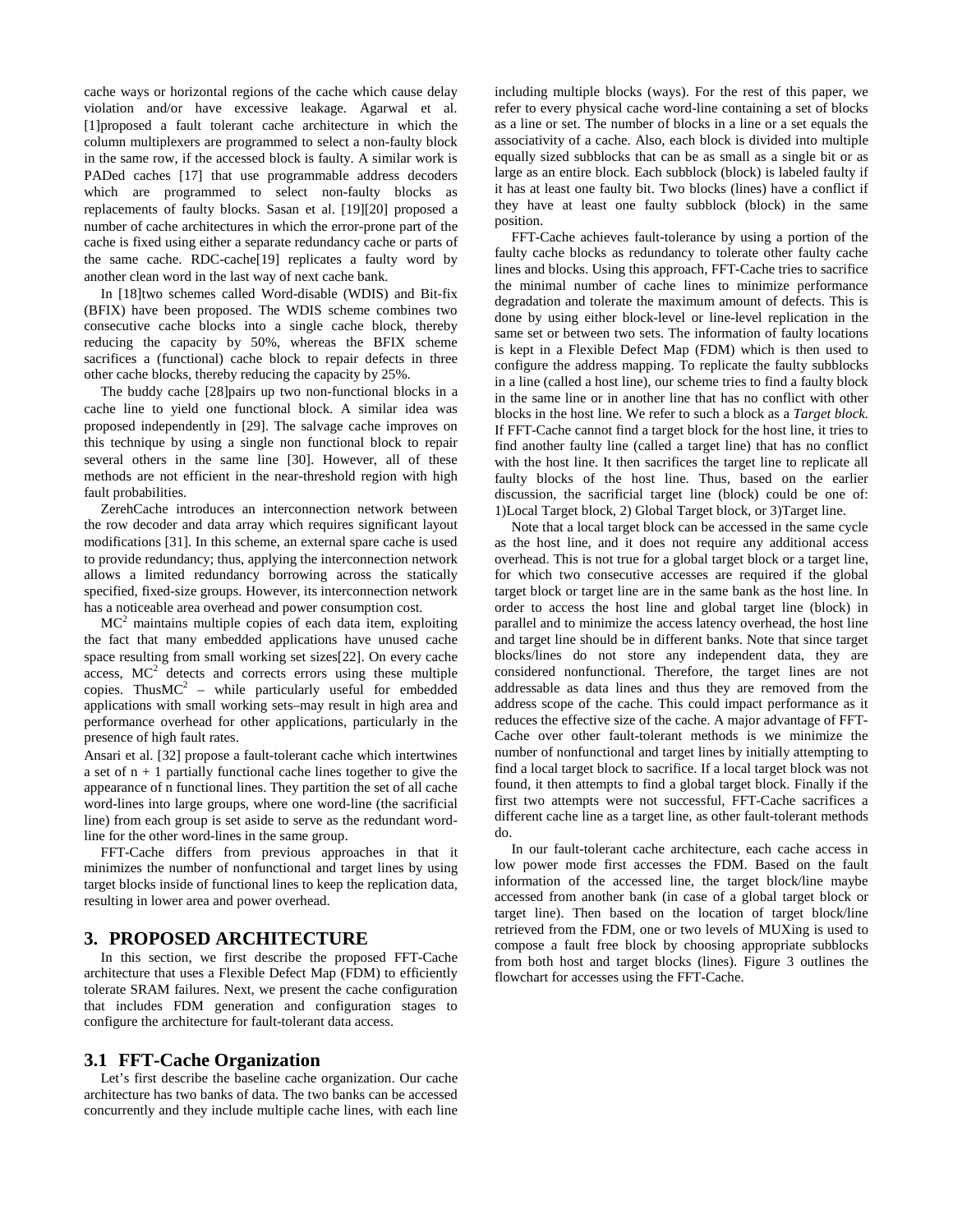

**Figure 3.FFT-Cache Access Flowchart**

#### **3.2 FFT-Cache Configuration**

We now describe the configuration process for FFT-Cache. Initially, a raw defect map is generated at boot time: using the memory Built-In Self Test (BIST) unit, the L1 and L2cache(s) are tested under low voltage conditions. The output of the BIST is used to initialize the FDM. If there are multiple operating points for different combinations of voltage, temperature and frequency, the BIST operation is repeated for each of these settings. The obtained defect map is then modified and processed to be usable with FFT-Cache. Updating the FDM is done at full voltage and through a simple algorithm that we explain next. The configuration information can be stored on the hard-drive and is written to the FDM at the next system boot-up. In addition, in order to protect the defect map and the tag arrays we use the well studied8T SRAM cel[l \[10\]w](#page-10-12)hich has about 30% area overhead for these relatively small arrays. These 8T SRAM cells are able to meet the target voltage in this work for the aforementioned memory structures without failing. An entry of FDM for a cache with associativity of 4 is represented in Figure 4.

| <b>WS bits</b> | <b>Way Status</b>   |
|----------------|---------------------|
| 0 <sup>0</sup> | Non-faulty          |
| 01             | <b>Local Target</b> |
| 10             | Global              |
| 11             | Faulty              |

|                                |                     |                                       |        |                       |                   |           | 000000  |                   |
|--------------------------------|---------------------|---------------------------------------|--------|-----------------------|-------------------|-----------|---------|-------------------|
| s<br>$\circ$<br>Sta<br>$\circ$ | Map<br>ã            | $\overline{\phantom{a}}$<br>S<br>Stat | ₫<br>ō | s<br>ā<br>Ó<br>$\sim$ | ᢛ<br>ಕ<br>ō       | Stat<br>ო | Œ.<br>× | s<br>≔<br>ù.      |
| గ<br>≳<br>ω<br>ш<br>Ō<br>ౚ     | ă,<br>$\circ$<br>සි | ಹ                                     | 눎<br>శ | శ                     | 忥<br>$\sim$<br>ćσ | æ         | ო       | ਹ<br>ත<br>Ō<br>ద్ |

**Figure 4. Details of a row of FDM**

Each FDM entry includes multiple configuration bits, the defect map of each way (block), status of each block and the address of the Target line. Each bit in the defect map section represents the faulty state of a subblock. Way Status bits represent

the status of each way or block in a cache line. The status of each cache block can assume one of the following: 1)Non-Faulty, 2)Faulty, 3)Local Target, and 4)Global. Initially the status of all blocks in the cache is Non-faulty, representing the absence of any faulty subblocks. If a block contains at least one faulty subblock, its status will be Faulty. A block that is used as a target block for other blocks in a line gets the status of Local Target. A block that has a conflict with other blocks in a set and cannot be used as a local target block gets the status of Global and maybe used as a Global target block. We define a parameter --Max Global Block (*MGB*)--that the FDM initialization algorithm uses to categorize the cache lines. MGB represents the maximum number of blocks in a line that can be set as Global block; the remaining blocks can then be composed as a group of blocks without conflict, which allows them to find a Global Target block. This would guarantee that at most half of the cache to be sacrificed for tolerating faults.

Now, let's explain the algorithm for FDM initialization.

#### *Begin FDM initialization algorithm*

- 1. Run BIST and find faulty cache lines at a subblock level and fill defect map sections of each entry
- 2. Set the "Way Status" field of faulty blocks to 11(Faulty) and other non-faulty blocks to 00(Non-faulty)
- 3. For lines with at least one faulty subblock, set the "Faulty Line" bit to 1 (Faulty) and for other lines with no faulty subblock, set it to 0 (Non-faulty)
- 4. Set "Target Line" address field of all rows same as their address
- 5. If the number of faulty blocks in a set is below MGB then set "Same Set" bit to 0
- 6. If there is no conflict between all except MGB blocks in a line then:
	- Set "Same Set" bit to 1 and make them a group and select one of them as Target block
	- Set "Way Status" bits of the Target block to 01(Target) and set its number in the "Target Way" number
	- For other out of group blocks (if any), set their status bits to 10(Global)
- 7. If there are more than one conflict between blocks then set Same Set bit to 0
- 8. Repeat Steps 5-8 for all entries of FDM

*End FDM initialization algorithm*

After completion of the FDM initialization algorithm, we run the FDM configuration algorithm.

#### *Begin FDM configuration algorithm*

- 1. Traverse the faulty rows of FDM and based on the conflicts between faulty blocks in each row, categorize the FDM entries into four groups:
	- If the number of faulty blocks in a row is below a threshold (e.g., 1 for 4-way set associative cache), set it in the min\_faulty block group.
	- If there is no conflict between faulty blocks in a row, set the row in the no\_conflict group.
	- If there is only one conflict between one of the blocks with other blocks in the row, set the row in the low\_conflict group.
	- If there is more than one conflict between the blocks within a group, set the row in the high\_conflict group.
- 2. For lines in the min\_faulty block group set the status of faulty blocks to Global block.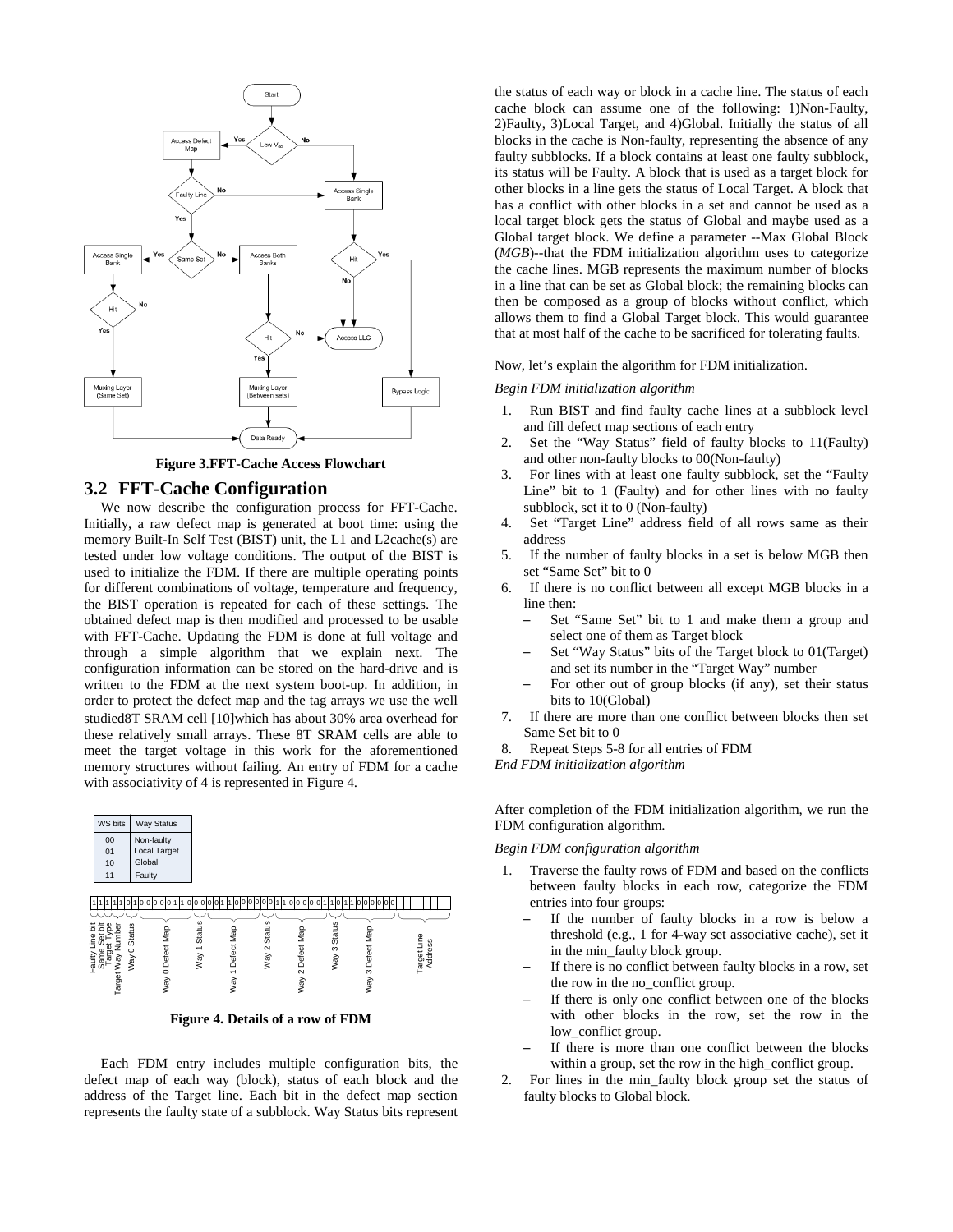- 3. For lines in the no\_conflict group make one of its faulty blocks as Local Target block.
- 4. For the lines in low\_conflict group, make the status of the block that has conflict with other blocks as Global and then attempt to find a Global Target block for each line.
- 5. For the lines in high\_conflict group, try to find another line from this group to make it as the Global Target line.

### *End FDM configuration algorithm*

[Figure 5](#page-5-0) shows an example of the FDM configuration for a given distribution of faults in a 4-way set associative cache. The first line is a clean line without any faulty block. The second and third lines have a faulty block and are set as min\_faulty block group. The fourth line is an example of a no\_conflict group in which the first block (the block belongs to way0) is set as Local Target block. The fifth line is a member of the low\_conflict group with the first block as a Global block. The sixth line is a high\_conflict group line with two conflicts between its blocks.



SS = Same Set bit, FL = Faulty Line bit TT = Target Type bit, 1: Line Target, 0: Block Target

<span id="page-5-0"></span>**Figure 5. An example of FDM configuration for a given distribution of faults in a 4-way set associative cache.**

# **3.3 Architecture Details**

We now present the architecture of the FFT-Cache. We begin with the architecture of a conventional 2-way set associative cache (labeled CC) in [Figure 6.](#page-5-1) Based on the tag match results, either way0 or way1 is being selected. The data is transferred to/from memory cells using multiplexers indicated in the figure.

[Figure 7](#page-5-2) shows the architecture of the proposed FFT-Cache. Let's assume the cache is divided into two banks, with each bank containing two ways (blocks) that are further divided into 2 subblocks. The new modules (muxes and FDM) added to the conventional cache are highlighted in the figure. Note that two levels of MUXing are added to compose the final fault-free block, based on either multiple blocks within a set or between two or more sets in different banks of data. The additional multiplexer network would allow us to compose the final fault-free block from any of the subblocks in any of the cache way in either Bank0 or Bank1, based on the FDM data. Next, we present the hardware implementation of the FFT-Cache and analyze its overhead.



<span id="page-5-1"></span>**Figure 6.A conventional 2-way set associative cache (CC).**



<span id="page-5-2"></span>**Figure 7.Architecture details of the proposed FFT-Cache with FDM and 2 subblocks per block**.

 The total number of *n* to 1 multiplexer required to compose the final fault-free block is:  $k \times (n \times B - 1)$ 

Where k is the number of subblocks in a block, n is the number of ways (set associativity) and B is the number of banks. For instance for a 2 bank, 64KB, 4-way set associative cache, with each way with 16 subblocks, a total of 112 4-to-1 multiplexers are required.

## **3.4 Hardware implementation**

For a quantitative comparison, we synthesized the MUXing layer and output logic for FFT-Cache as well as the multiplexer and output driver of the conventional cache (CC) using Synopsys Design Compiler for TSMC 90nm standard cell library for both L1 and L2 caches. The area and delay of various multiplexers (MUX2, MUX4,…MUX32) are used to estimate the overall area/delay overhead of the Muxing network in FFT-Cache and the CC. We found that the delay of FFT-Cache output logic is increased by only 5% compared to CC output mux network while area and power consumption are increased by only 2% compared to a CC mux network.

Recall that the FFT-Cache architecture replaces CC's output Mux with FFT-Cache MUXing layer and output logic; thus we expect that the proposed mechanism will only result in a minimal increase of the cache delay (estimated at  $<$  5%).

#### **4. Evaluation**

This section evaluates the effectiveness of FFT-Cache architecture in reducing power consumption of the processor while keeping overheads as low as possible. Before presenting the experimental results, we describe our methodology/experimental set-up, develop an analytical failure model, and outline the exploration space for our experiments.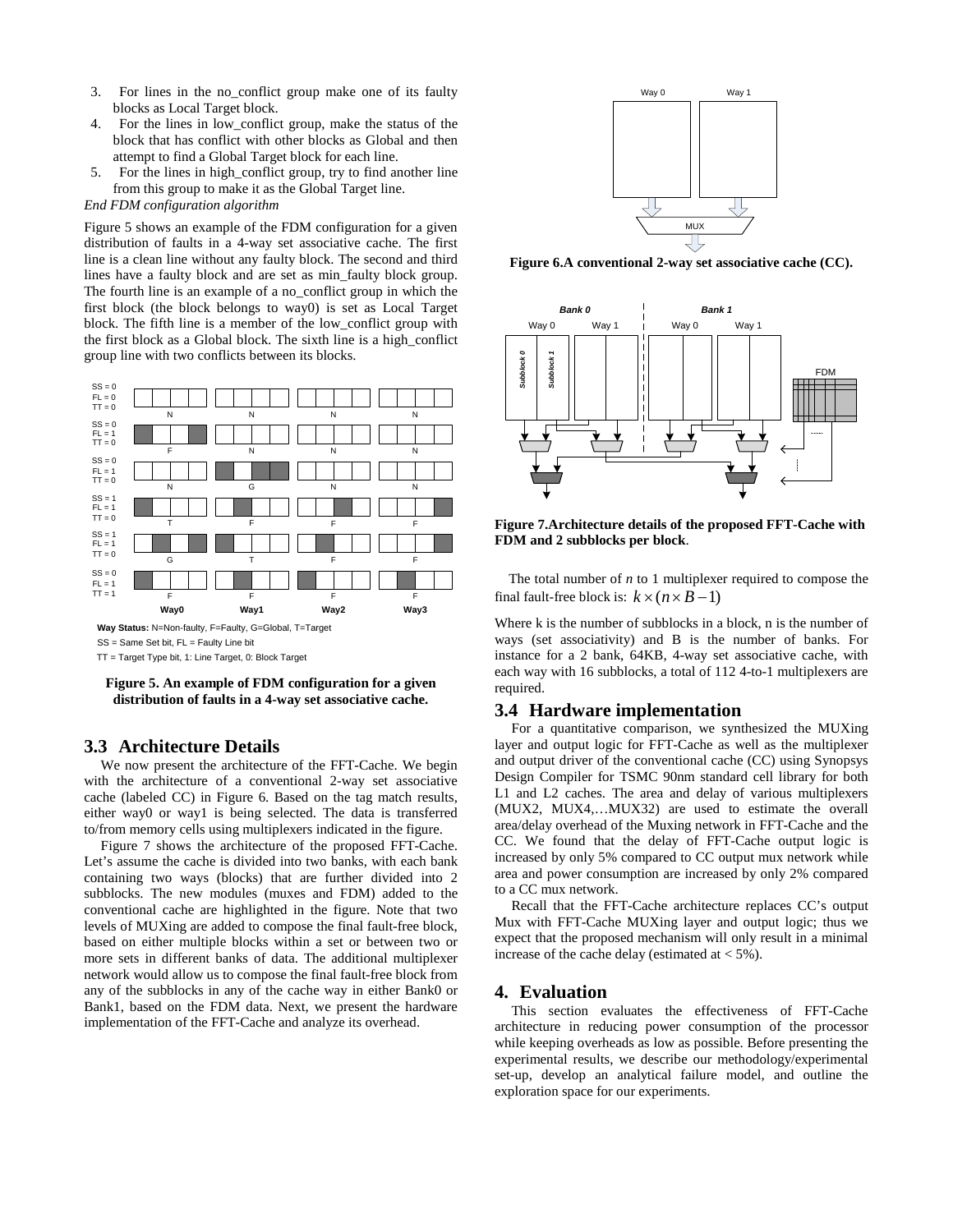## **4.1 Methodology**

Table 1 outlines our experimental setup for the baseline processor configuration. The processor is configured with a 64K 4-way set associative L1 cache. The architecture was simulated using an extensively modified version of SimpleScalar 4.0 [5] using SPEC2K benchmarks. Benchmarks were compiled with the -O4 flag using the Compaq compiler targeting the Alpha 21264 processor. The benchmarks were fast–forwarded for 3 billion instructions, then fully simulated for 4 billion instructions using the reference data sets. We used CACTI6.5 [\[7\]](#page-10-13) to evaluate area, power and delay of both L1 and L2 caches and their related FDMs. The Synopsys standard industrial tool-chain (with TSMC 90nm technology library) was used to evaluate the overheads of the MUXing layer components (i.e., bypass MUXes, comparators, MUXes selection logic, etc.).

The load/store latency of 2 cycles is assumed to be broken into actual cache access taking place in cycle 1, while the bus access takes only a part of the next cycle. From our discussion in Section 3.4, the cache delay is increased only slightly  $\langle 5\% \rangle$  in nominal Vdd. However, considering the increase in logic delay due to Vdd scaling, we assume that in the worst case, the latency of the cache would be increased by one full cycle for L1 and two cycles for L2.

**Table 1.Processor Configuration**

| L1/Inst Cache           | 2 banks 64 KB, 4 Way, 2 Cycles,    |  |  |  |  |
|-------------------------|------------------------------------|--|--|--|--|
|                         | 1 port, 64B block size             |  |  |  |  |
|                         | 2 banks 2 MB, 8 Way, 20 Cycles,    |  |  |  |  |
| L <sub>2</sub> Cache    | 1 port, 128B block size            |  |  |  |  |
| Fetch, dispatch         | 4 wide                             |  |  |  |  |
| <b>Issue</b>            | 4 way out of order                 |  |  |  |  |
| Memory                  | 300 cycles                         |  |  |  |  |
| Reorder buffer          | 96 entry                           |  |  |  |  |
| Instruction queue       | 32 entry                           |  |  |  |  |
| Register file           | 128 integer and 125 floating point |  |  |  |  |
| Load/store queue        | 32 entry                           |  |  |  |  |
| <b>Branch</b> predictor | 64KB entry g-share                 |  |  |  |  |
| Arithmetic unit         | 4 integer, 4 floating point units  |  |  |  |  |
| Complex unit            | 2 INT, 2 FP multiply/divide units  |  |  |  |  |

For a given set of cache parameters (e.g., associativity, subblock size, MGB, etc.), a Monte Carlo simulation with 1000 iterations is performed using our FDM configuration algorithm described in Section 3.3 to identify the portion of the cache that should be disabled while achieving a 99% yield. In other words, probability of failure of the cache must below 0.001 when operating in low-power mode.

# **4.2 Probability of Cache Failure**

To estimate the probability of failure for the cache, we developed an analytical model of the FFT-Cache. Assume an nway set-associative cache with m sets, k subblocks in a block, each of which has d data bits with a fault probability  $p_F$ . We also define c as the maximum acceptable disabled blocks in a set (MGB). We derive the following equations:

The probability of failure for each subblock that has at least one faulty bit:

$$
P_{\text{faulty-subblock}} = P_{\text{fs}} = 1 - (1 - p_{\text{F}})^d
$$

The probability of failure for each block that has at least one faulty subblock:

$$
P_{\text{ faulty-block}} = P_{\text{fb}} = 1 - (1 - p_{\text{F}})^{\text{dk}}
$$

The probability of two blocks being paired with no conflict such that for each pair of subblocks at the same location at least one of them should not be faulty:

$$
P_{\text{paired-block}} = P_{\text{pb}} = (1 - P_{\text{fs}}^2)^k
$$

The probability of finding possible blocks in a set to compose an operational group without any conflict between them such that each pair of them being a paired block without conflict:

$$
P_{\text{group-block}} = P_{\text{gb}} = (P_{\text{pb}})^{\alpha}, \mathbf{\alpha} = \begin{pmatrix} n - e \\ 2 \end{pmatrix}
$$

The probability of two cache sets being paired with no conflict such that at least one of  $\beta$  possible groups of  $\gamma$  blocks in them is paired:

$$
P_{\text{paired-set}} = P_{\text{ps}} = \beta \left( P_{\text{pb}} \right), \gamma = n - \varepsilon, \beta = {n \choose n - \varepsilon}
$$

As defined, a set is faulty only if all of its blocks are faulty and none of the possible groups within them is operational. Hence, the probability that a set is functional:

$$
P_{\text{set}} = 1 - (P_{\text{fb}})^n (1 - P_{\text{gb}})^{\beta}
$$

Let's consider R as the number of cache lines that can be disabled, so at most 2R sets can be faulty but paired for the cache to be operational. The probability that the FFT-Cache is operational is:

$$
P_{\text{CaeUs}} = \sum_{i=0}^{R} {m \choose 2i} P_{\text{set}}^{m-2i} (1 - P_{\text{set}})^{2i} P_{\text{ps}}^i
$$

We used our analytical models of failure to determine the failure probability of a 64KB L1 FFT-Cache and compared it to SECDED and DECTED methods with equal area overhead. The results, as shown i[n Figure 8,](#page-6-0) demonstrate that, at a given voltage, FFT-Cache is the most reliable cache, while SECDED is the least reliable cache. If we adopt the definition for Vdd-min as the voltage at which 1 out of every 1000 cache instances is defective [18], based on this figure the FFT-Cache can reduce the Vdd below 375mv in comparison with 465mv and 520mv for DECTED and SECDED methods, respectively.



<span id="page-6-0"></span>**Figure 8. Probability of cache failure vs Vdd for SECDED, DECTED, and FFT-Cache.**

## **4.3 Design Space Exploration**

[Figure 9](#page-7-0) an[d Figure 10](#page-7-1) present the design space exploration of FFT-Cache for L1 and L2 caches, respectively. We study the impact of various FFT-Cache configuration parameters including subblock size and MGB on the number of target lines/blocks (non-functional cache part). In addition, we study the impact of cache associativity on FFT-Cache functionality. Note that since MGB is decided by cache associativity; i.e half of cache blocks in a line can be a global block candidate, it makes a lot of sense to study the impact of cache associativity on the size of nonfunctional cache part.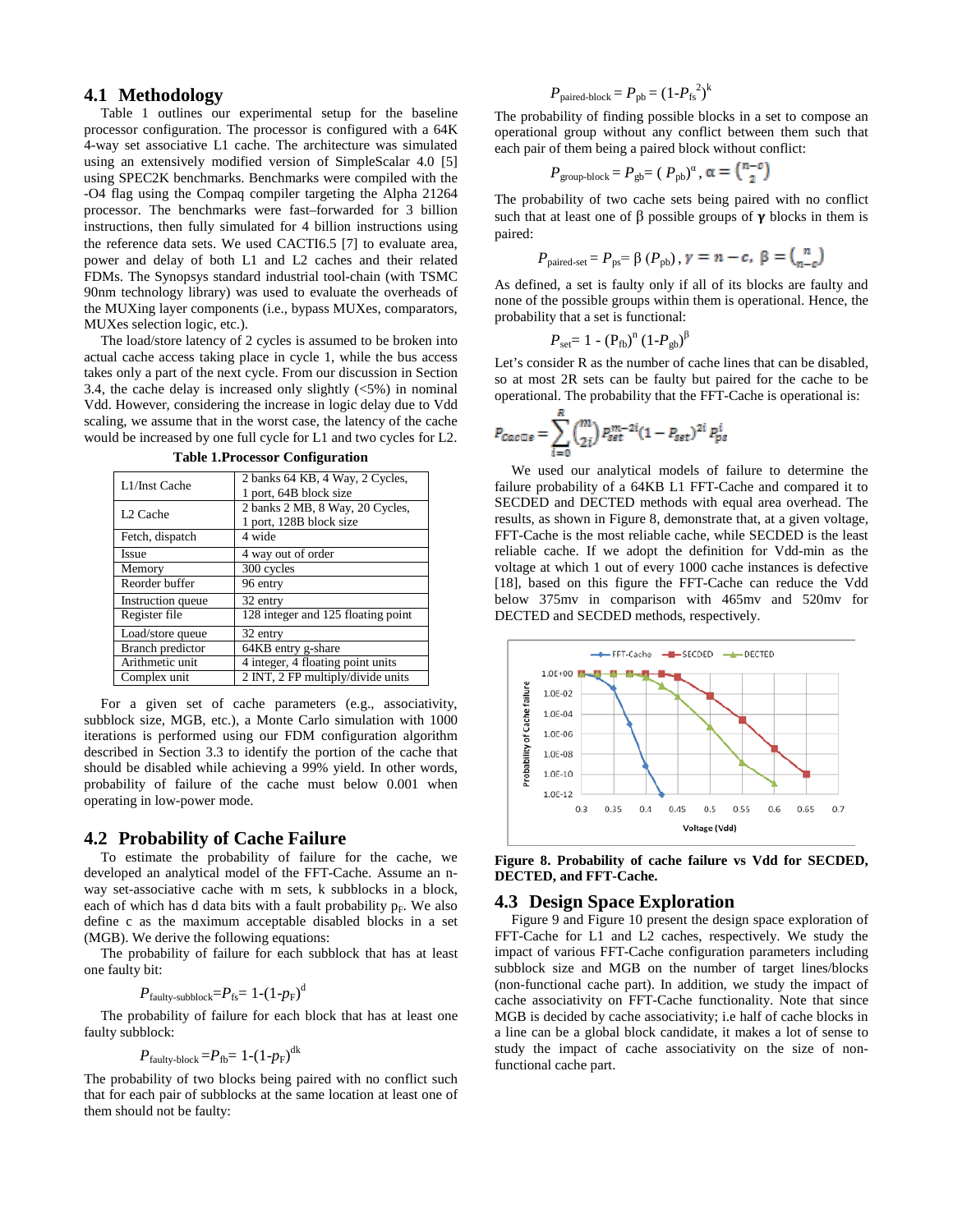

(a) Percentage of disabled lines and global blocks for 4-way L1 (Max global block = 1) while varying  $V_{dd}$  and subblock size



<span id="page-7-0"></span>(b) Percentage of disabled lines and global blocks for 8-way L1 (4b subblocks) while varying  $V_{dd}$  and Max global block Figure 9.The effect of changing one design parameter of L1 FFT-Cache while fixing other parameters for different V<sub>dd</sub> values.



(a) Percentage of disabled lines and global blocks for 8-way L2(Max global block = 2)while varying V<sub>dd</sub> and subblock size



(b) Percentage of disabled lines and global blocks for 8-way L2(4b subblocks)while varying  $V_{dd}$  and Max global block

<span id="page-7-1"></span>Figure 10. The effect of changing one design parameter of L2 FFT-Cache while fixing other parameters for different V<sub>dd</sub> values.

As mentioned earlier, to evaluate our design for a given set of cache parameters (associativity, MGB, subblock size, and Vdd), a Monte Carlo simulation with 1000 iterations is performed using the FDM configuration algorithm described in Section 3.2 to identify the Global blocks and lines that should be disabled. Our simulation model targets 99% yield for the cache.

We present the results for different associativity (4 and 8) and various subblock size (4, 8, 16 and 32) and various MGB (1, 2, 3and 4).

As evident in these figures, decreasing Vdd increases the size of cache non-functional part. It is notable that for very low voltage

(below 400mv), the number of global blocks decreases. This in fact is due to increasing the number of non-functional lines as reducing the voltage below 400mv. Overall, the effective size of cache (cache size – non-functional part) decreases as lowering the voltage. We can also observe from the figure that decreasing the size of subblocks, increases the area overhead of the FDM. Decreasing the size of subblocks also reduces the size of cache non-functional part.

Increasing MGB, increases the number of non-functional block only slightly while it significantly reduces the number of nonfunctional lines. In fact increasing the MGB helps the FDM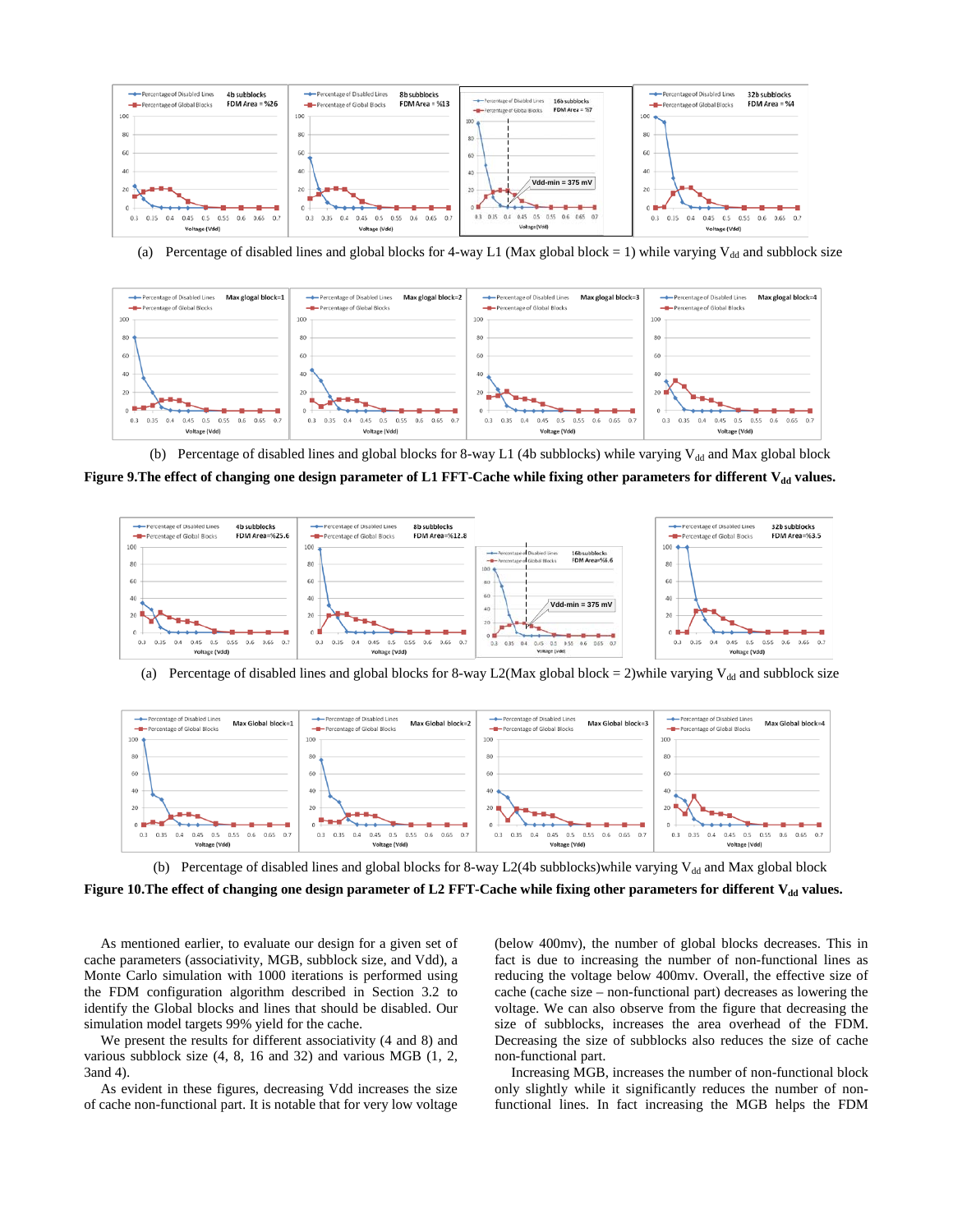configuration algorithm to find a global target block rather than sacrificing a target line.

During the process of finding the FFT-Cache minimum achievable operating voltage (Vdd-min), we limit the size of cache non-functional part and the overhead of the FDM table.

The number of target lines/blocks or in the other words the size of non-functional cache part determines the performance loss of FFT-Cache. To limit the performance loss we assume the relative size of non-functional part to be less than 25% of cache size.

To minimize the implementation overhead we assume the FDM size to be less than 10% of cache size. This assumption limits the subblock size to 16 bits or higher (32 bits and 64 bits).

Based on these assumptions we find the minimum achievable operating voltage. This has been highlighted in figure 9 and 10. Using FFT-Cache scheme the minimum operating voltage for L1 and L2 caches is 375mv.



(b) 8-way set associative L1 **Figure 11. L1 Design Space Exploration.**

<span id="page-8-0"></span>[Figure 11](#page-8-0) and [Figure 12](#page-8-1) present the design space exploration of FFT-Cache for Vdd = 375mV for L1 and L2 caches, respectively. In these figures there are two parameters that vary: 1) subblock size (from 4b to 32b) and 2) MGB (from 1 to half of associativity). Here, we try to find a design point which has the minimum sum of both FDM and nonfunctional part overheads. As it is evident in these figures, 4b subblock size points have the minimum nonfunctional part overhead, but they have the maximum FDM area overhead for all of MGB values. On the other side of this parameter, 32b subblock size pints have the minimum FDM area overhead, but the nonfunctional part of such points is more than other points. In [Figure 11,](#page-8-0) if we compare the total overhead between design points of 8b and 16b, the 16b points have less overhead. So, for L1 cache we select design point with 16b subblock size and MGB=1 for associativity=4 and MGB=2 for associativity=8. By considering the same process for L2, as it obvious in [Figure 12,](#page-8-1) we select the design point with either 8b or 16b subblock size and MGB=1 for associativity=4. We select the design point with 16b subblock size and MGB=2 associativity=8.



(b) 8-way set associative L2 **Figure 12. L2 Design Space Exploration**

<span id="page-8-1"></span>By selecting the parameter values mentioned above at Vdd=375mV, the FDM overhead is 7% and 6.6% for L1 and L2 respectively. To reach to such a low voltage level FFT-Cache has sacrificed less than 25% of L1 cache blocks and almost 0% of L1 cache lines. For L2, FFT-Cache has sacrificed less than 20% of block and less than 4% of all L2 cache lines. In the next section we will study the impact of FFT-Cache on power and performance.

#### **4.4 Results**

#### *A. Performance results*

In [Figure 13](#page-9-0) we report the impact of FFT-Cache on performance of SPEC2K benchmarks. The relative performance degradation in terms of IPC (instruction per cycle) is reported for a 64KB, 4 way set associative L1 FFT-Cache [\(Figure 13](#page-9-0) (a)) and 2MB, 8 way set associative L2 FFT-Cache [\(Figure 13](#page-9-0) (b). we also report the performance degradation when FFT-Cache scheme is deployed simultaneously in L1 and L2 [\(Figure 13\(](#page-9-0)c). we also report the breakdown of performance drop, either due to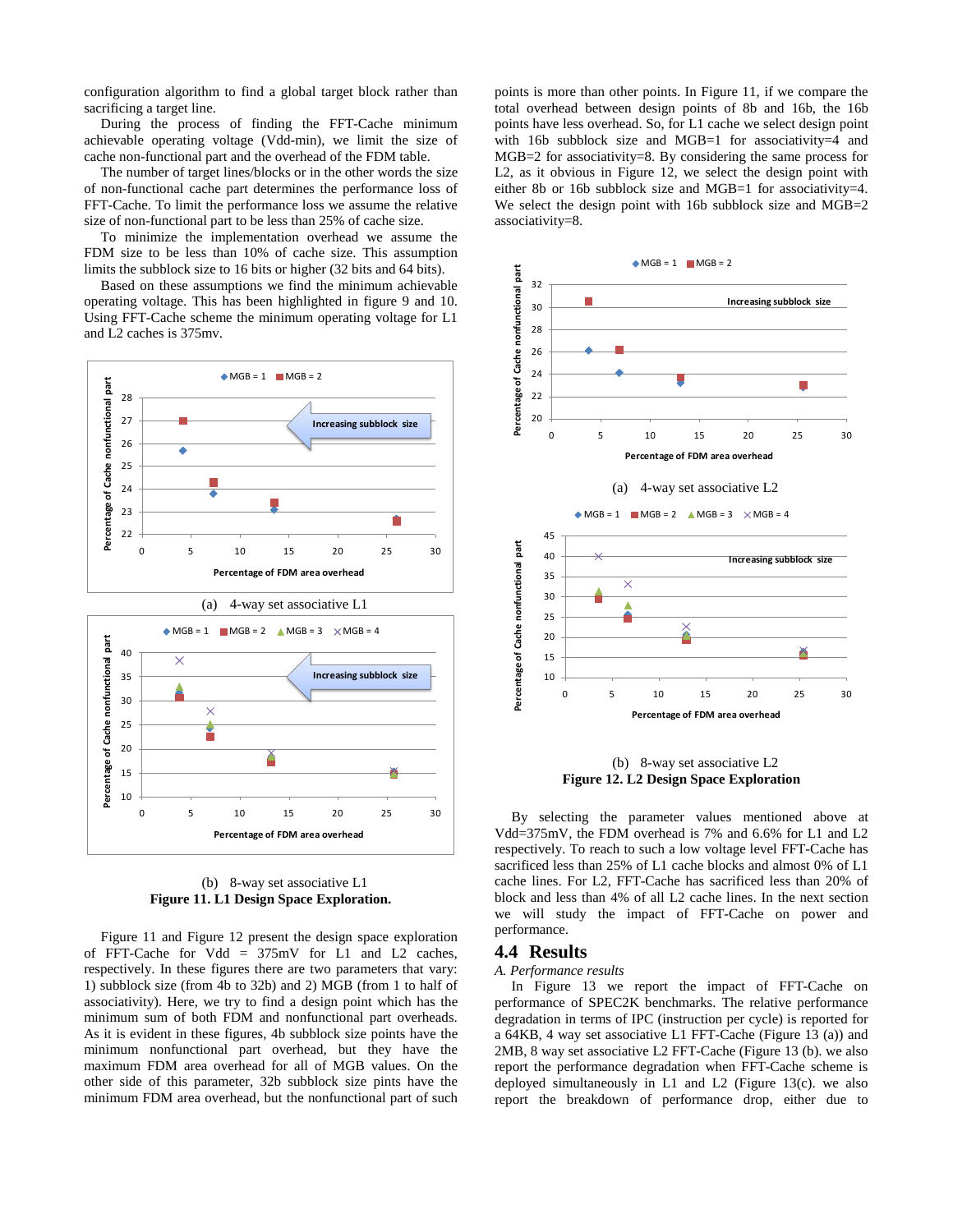increasing in cache access delay (from 2 to 3 cycles for L1 and 20 to 22 cycles for L2) or reduction in cache effective size.

The results are acquired for the minimum voltage configuration (MGB=1, subblock size=16 for L1 and MGB=4, subblock size=16 for L2). On average, performance drops by 2.2% for L1 cache and 1% for L2 cache. For L1 cache the additional delay of accessing cache is responsible for the majority of performance loss. The impact of additional delay on performance is lower for L2 cache mainly due to the large L2 cache access delay (2 cycles delay overhead compare to 20 cycles baseline access delay). The results also indicate that the performance degradation for both L1 and L2 varies significantly across different benchmarks. The highest performance loss is observed in bzip2 and gzip benchmarks (more than 5% IPC loss). In fact these are high IPC benchmarks. In these benchmarks 1 cycle additional delay of L1 cache access in addition to reduction of L1 cache effective size by 20% is not tolerated. In many benchmark almost no performance loss is reported. These benchmarks include facerec, galgel and lucas. Our investigation indicated that while in these benchmarks the miss rate increased slightly due to cache effective size reduction, the nature of out-of-order execution helped the benchmark to tolerate performance.

For L2 cache the performance degradation is lower. The largest performance drop is 8% and is for ammp benchmark. Finally a 3% performance loss is observed when FFT-Cache scheme is deployed in both L1 and L2 caches.





<span id="page-9-0"></span>**Figure 13.Performance degradation of applying FFT-Cache for (a) L1 (b) L2 and (c) L1 and L2 at the same time.**

#### *B. Power Overhead Analysis*

[Figure 14](#page-9-1) summarizes the overhead of our scheme for both L1 and L2 caches.

We account for the overheads of using 8T SRAM cells [\[10\]](#page-10-12) for protecting the tag and defect map arrays in low-power mode. To reduce the effect of leakage and dynamic power consumption of FDM in high power mode, we assume clock gating and power gating is applied in the FDM array.

As evident in Figure 12, defect map area is major component of area overhead for both L1 and L2. Also, defect map is the major component of leakage and dynamic power in L1 and L2.

The total area overhead for L1 is 13% and for L2 is less than 10%.

Based on our CACTI results in both nominal Vdd (660 mV) and Vdd-min (375 mV), we achieve 66% dynamic and 48% leakage power reduction in L1 cache and 80% dynamic and 42% leakage power reduction in L2 cache.



<span id="page-9-1"></span>**Figure 14.Power and Area overheads of FFT-Cache.**

#### *C. Comparison with Recent Methods*

In this section we present detailed comparison between our scheme and four state of the art works include Wilkerson et. al. [18], ZerehCache[31], 8T SRAM cell [10], and Ansari et. a[l.\[32\].](#page-11-4) [Table 2](#page-9-2) summarizes this comparison based on the minimum achievable Vdd, area and power overheads for both L1 and L2 caches, and normalized IPC.

#### <span id="page-9-2"></span>**Table 2.Comparison of different Fault-Tolerant Schemes**

|        |                      | L1 Cache                |               | L <sub>2</sub> Cache |               |                     |
|--------|----------------------|-------------------------|---------------|----------------------|---------------|---------------------|
| Scheme | Min $V_{dd}$<br>(mV) | Area                    | Power         | Area                 | Power         | Norm.<br><b>IPC</b> |
|        |                      | over.<br>$\frac{6}{90}$ | over.<br>(% ) | lover.<br>(96)       | over.<br>(96) |                     |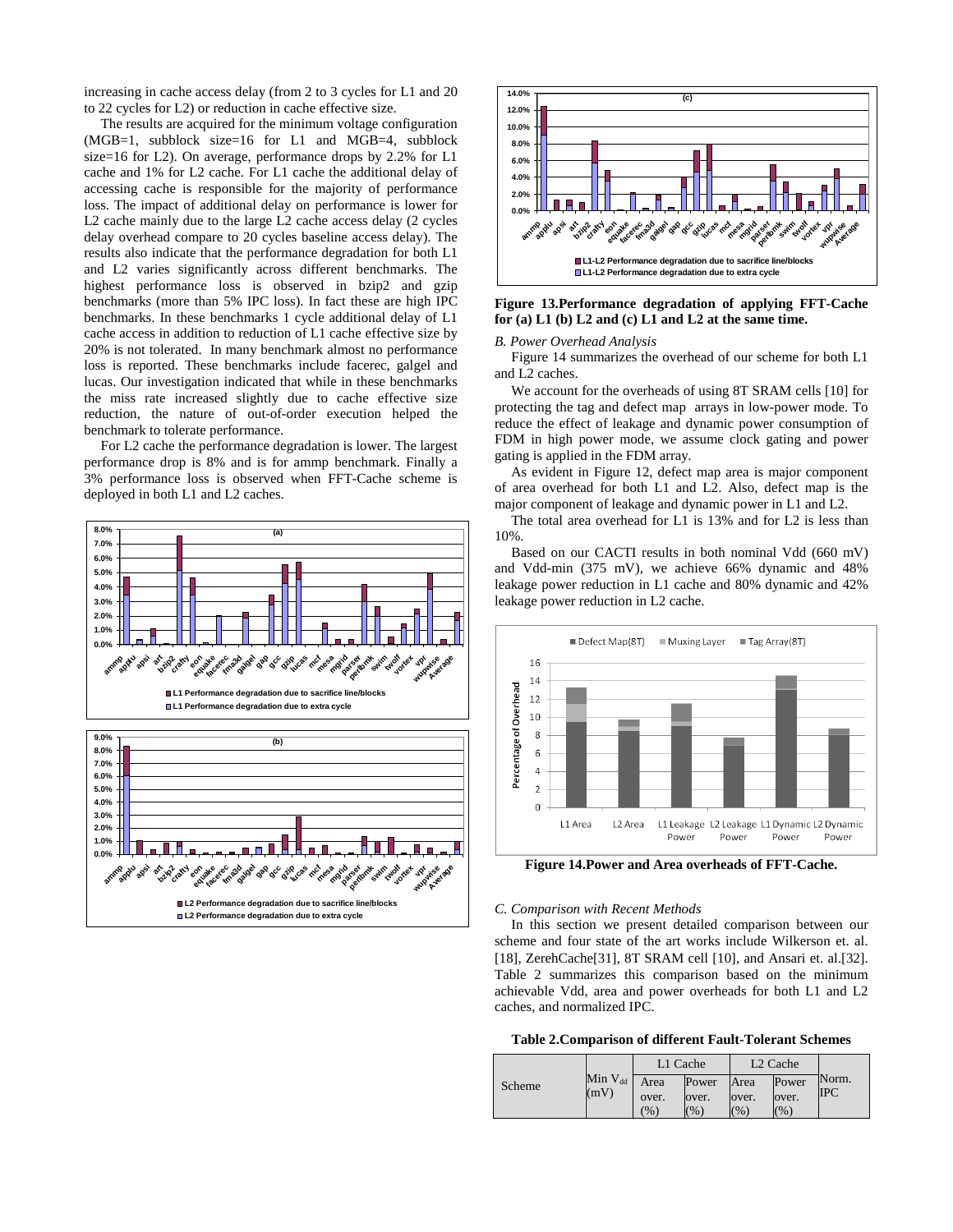| 6T cell        | 660 | 0  | 0  |    | $\theta$ | 1.0  |
|----------------|-----|----|----|----|----------|------|
| ZerehCache[31] | 430 | 16 | 15 | 8  | 12       | 0.97 |
| Wilkerson[18]  | 420 | 15 | 60 | 8  | 20       | 0.89 |
| Ansari[32]     | 420 | 14 | 10 | 5  | 4        | 0.95 |
| 10T cell[10]   | 380 | 66 | 24 | 66 | 24       | 1.0  |
| FFT-Cache      | 375 | 13 | 14 | 10 | 8        | 0.95 |

In this table, different techniques are sorted based on the minimum achievable Vdd-min, when targeting 99.9% yield.

Overall, our proposed FFT-Cache achieves the lowest operating voltage (375mv) and the highest power reduction compare to all other techniques. The closest techniques to ours are 10T cell, Ansari and Wilkerson. 10T cell achieves almost similar power reduction to FFT-Cache but incurs a 66% area overhead. Ansari technique incurs slightly lower power and area overhead compare to FFT-Cache but it does not reduce operating voltage below 420mw and thus achieves lower power reduction. Overall, the flexible defect map of FFT-Cache along with high configurability and high flexibility allow it to tolerate higher failure rate compare to other similar techniques.

## **5. CONCLUSION**

In this work, we proposed a fault-tolerant cache architecture, FFT-Cache, which has a flexible defect map to configure its architecture to achieve significant reduction in power consumption through aggressive voltage scaling, while maintaining high error reliability. FFT-Cache uses a portion of faulty cache blocks as redundancy to tolerate other faulty cache lines and blocks. This can be accomplished by using either blocklevel or line-level replication in the same set or between two or more sets. It has an efficient configuration algorithm that categorizes the cache lines based on degree of conflict between their blocks, to reduce the granularity of redundancy replacement. Using our approach, the operational voltage is reduced down to 375mV in 90nm technology. This achieves 66% and 80% dynamic power reduction for L1 and L2 caches, respectively. It also reduces the leakage power of L1 and L2 caches by 48% and 42%, respectively. This significant power saving comes with a small 5% performance loss and 13% area overhead.

## **6. ACKNOWLEDGMENTS**

This research was partially supported by NSF Variability Expedition Grant Number CCF-1029783.

## **7. REFERENCES**

- <span id="page-10-1"></span>[1] A. Agarwal, B. C. Paul, H. Mahmoodi, A. Datta, and K. Roy, "A process-tolerant cache architecture for improved yield in nanoscale technologies," IEEE Transactions on VLSISystems, 13(1):27–38, Jan. 2005.
- [2] S. Mukhopadhyay, H. Mahmoodi, and K. Roy, "Modeling of failure probability and statistical design of SRAM array for yield enhancement in nanoscaled CMOS," IEEE TCAD, vol. 24, 2005.
- <span id="page-10-0"></span>[3] W. Wong, C. Koh, et al., "VOSCH: Voltage scaled cache hierarchies," in Proc. ICCD 2007.
- [4] C. Zhang, F. Vahid, and W. Najjar, "A highly configurable cache for low energy embedded systems," ACM TECS, vol. 4, 2005.
- [5] T. Austin, E. Larson, and D. Ernst. Simplescalar: An infrastructure for computersystem modeling. IEEE Transactions on Computers, 35(2):59–67, Feb. 2002.
- [6] M. Guthaus, J. Ringenberg, et al., "A free, commercially representative embedded benchmark suite," in Proc. IEEE WWC 2001.
- <span id="page-10-13"></span>[7] N. Muralimanohar, R. Balasubramonian, and N.P. Jouppi, "CACTI 6.5," HP Laboratories, Technical Report, 2009.
- <span id="page-10-4"></span>[8] L. Chang, D. Fried, J. Hergenrother, J. Sleight, R. Dennard, R. Montoye,L. Sekaric, S. McNab, A. Topol, C. Adams, K. Guarini, and W. Haensch. Stablesram cell design for the 32 nm node and beyond. Symposium on VLSI Technology, pages 128–129, June 2005.
- [9] G. Chen, D. Blaauw, T. Mudge, D. Sylvester, and N. Kim. Yield-drivennear-threshold sram design. In Proc. of the 2007 International Conference on Computer Aided Design, pages 660–666, Nov. 2007.
- <span id="page-10-12"></span>[10] N. Verma and A. Chandrakasan. A 256 kb 65 nm 8t subthreshold sram employing sense-amplifier redundancy. IEEE Journal of Solid-State Circuits,43(1):141–149, Jan. 2008.
- <span id="page-10-6"></span>[11] F. Moradi, D. Wisland, S. Aunet, H. Mahmoodi, and T. Cao. 65nmsub-threshold 11t-sram for ultra low voltage applications. Intl. Symposium on System-on-a-Chip, pages 113–118, Sept. 2008.
- <span id="page-10-7"></span>[12] J. P. Kulkarni, K. Kim, and K. Roy. A 160 mv, fully differential, robust Schmitt trigger based sub-threshold sram. In Proc. of the 2007 International Symposium on Low Power Electronics and Design, pages 171–176, 2007.
- <span id="page-10-5"></span>[13] B. Calhoun and A. Chandrakasan. A 256kb sub-threshold sram in 65nm cmos. In Proc of IEEE International Solid-State Circuits Conference, pages 2592–2601,Feb. 2006.
- <span id="page-10-2"></span>[14] Y. Morita, H. Fujiwara, H. Noguchi, Y. Iguchi, K. Nii, H. Kawaguchi, andM. Yoshimoto. An area-conscious lowvoltage-oriented 8t-sram design under dvs environment. IEEE Symposium on VLSI Circuits, pages 256–257, June2007.
- <span id="page-10-9"></span>[15] S. Ozdemir, D. Sinha, G. Memik, J. Adams, and H. Zhou. Yield-aware cache architectures. Proc. of the 39th Annual International Symposium on Microarchitecture, 0:15–25, 2006.
- <span id="page-10-8"></span>[16] J. Kim, N. Hardavellas, K. Mai, B. Falsafi, and J. C. Hoe. Multi-bit Error Tolerant Caches Using Two-Dimensional Error Coding. In Proc. of the 40<sup>th</sup>Annual International Symposium on Microarchitecture, 2007.
- <span id="page-10-10"></span>[17] P. Shirvani and E. McCluskey, "PADded cache: a new faulttolerance technique for cache memories," in Proc. IEEE VTS, 1999.
- <span id="page-10-3"></span>[18] C. Wilkerson, H. Gao, et al., "Trading off Cache Capacity for Reliability to Enable Low Voltage Operation," in Proc. ISCA 2008.
- <span id="page-10-11"></span>[19] A. Sasan, H. Homayoun, et al., "A fault tolerant cache architecture for sub 500mV operation: resizable data composer cache (RDC-cache)," in Proc. CASES 2009.
- [20] A. Sasan, H. Homayoun, et al., "Inquisitive Defect Cache: A Means of Combating Manufacturing Induced Process Variation" *IEEE Transactions on VLSI Systems,* 18(12):1-13, Aug. 2010.